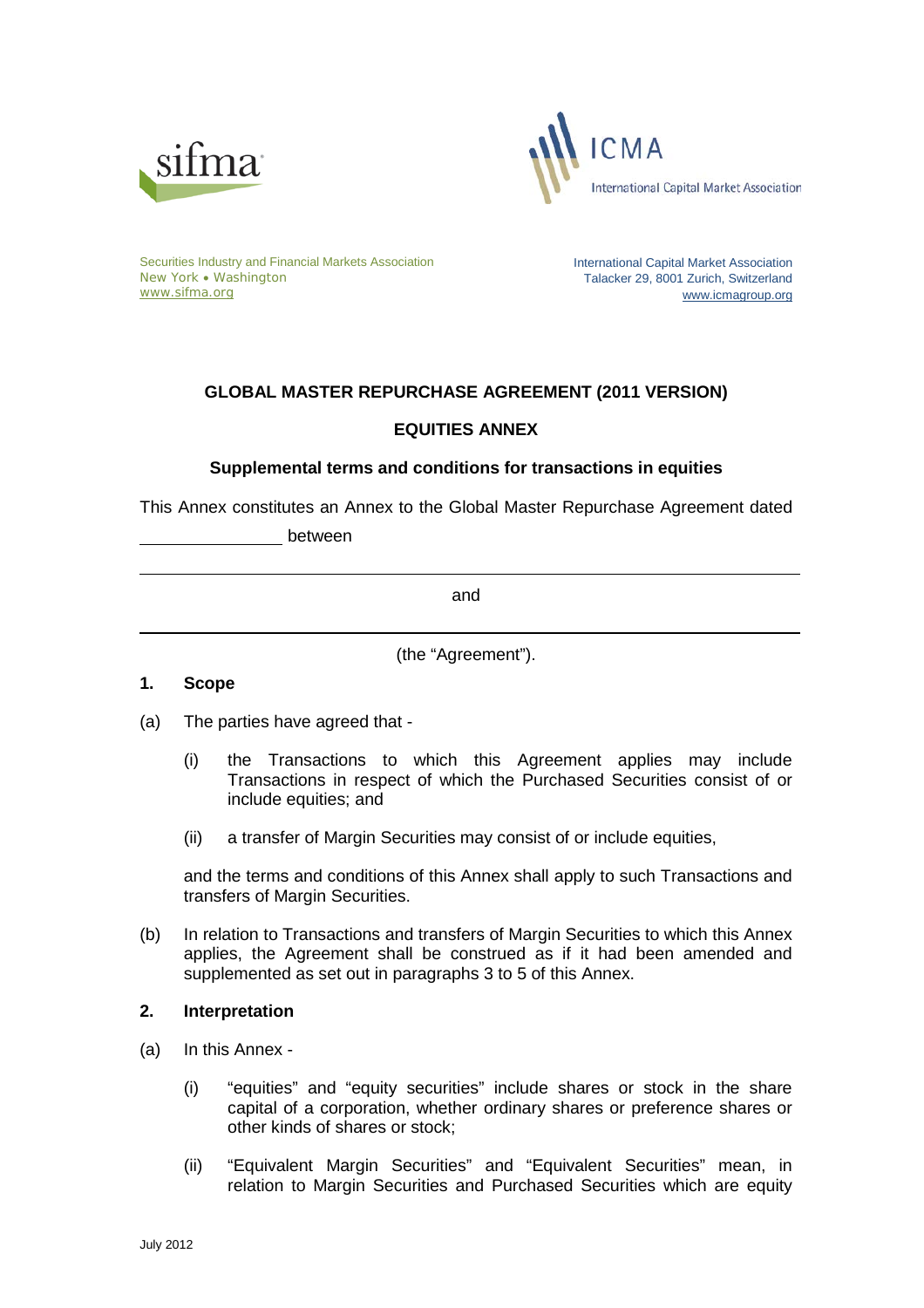securities and which are partly paid, or have been converted, sub-divided, consolidated, redeemed, made the subject of a takeover, capitalisation issue, rights issue or event similar to any of the foregoing -

- (A) in the case of conversion, sub-division or consolidation, securities equivalent to the securities into which the relevant Securities have been converted, sub-divided or consolidated; provided that, if appropriate, notice has been given in accordance with paragraph 4 (a) of this Annex;
- (B) in the case of redemption, a sum of money equivalent to the proceeds of the redemption;
- (C) in the case of takeover, a sum of money or securities equivalent to the consideration or alternative consideration of which notice has been given in accordance with paragraph 4(a) of this Annex;
- (D) in the case of a call on partly paid securities, securities equivalent to the paid-up securities; provided that, in the case of Equivalent Securities, Seller or, in the case of Equivalent Margin Securities, the party which transferred the relevant Margin Securities shall have paid to the other party a sum of money equal to the sum due in respect of the call;
- (E) in the case of a capitalisation issue, securities equivalent to the relevant Securities together with the securities allotted by way of bonus thereon;
- (F) in the case of a rights issue, securities equivalent to the relevant Securities together with the securities allotted thereon; provided that notice has been given to the other party in accordance with paragraph 4(a) of this Annex;
- (G) in the event that income in the form of securities, or a certificate which may at a future date be exchanged for securities or an entitlement to acquire securities is distributed, securities equivalent to the relevant Securities together with securities or a certificate or an entitlement equivalent to those allotted; provided that notice has been given in accordance with paragraph 4(a) of this Annex;
- (H) in the case of any event similar to any of the foregoing, securities equivalent to the relevant Securities together with or replaced by a sum of money or securities or other property equivalent to that received in respect of such Securities resulting from such event,

in each case, other than Distributions;

- (iii) "Income" means, with respect to any Security at any time, all interest, dividends or other distributions thereon, including distributions which are a payment or repayment of principal or, in the case of equity securities, a payment of redemption proceeds in respect of the relevant securities ("Distribution(s)").
- (b) In the event of any conflict between the terms of this Annex and the Agreement the terms of this Annex shall prevail.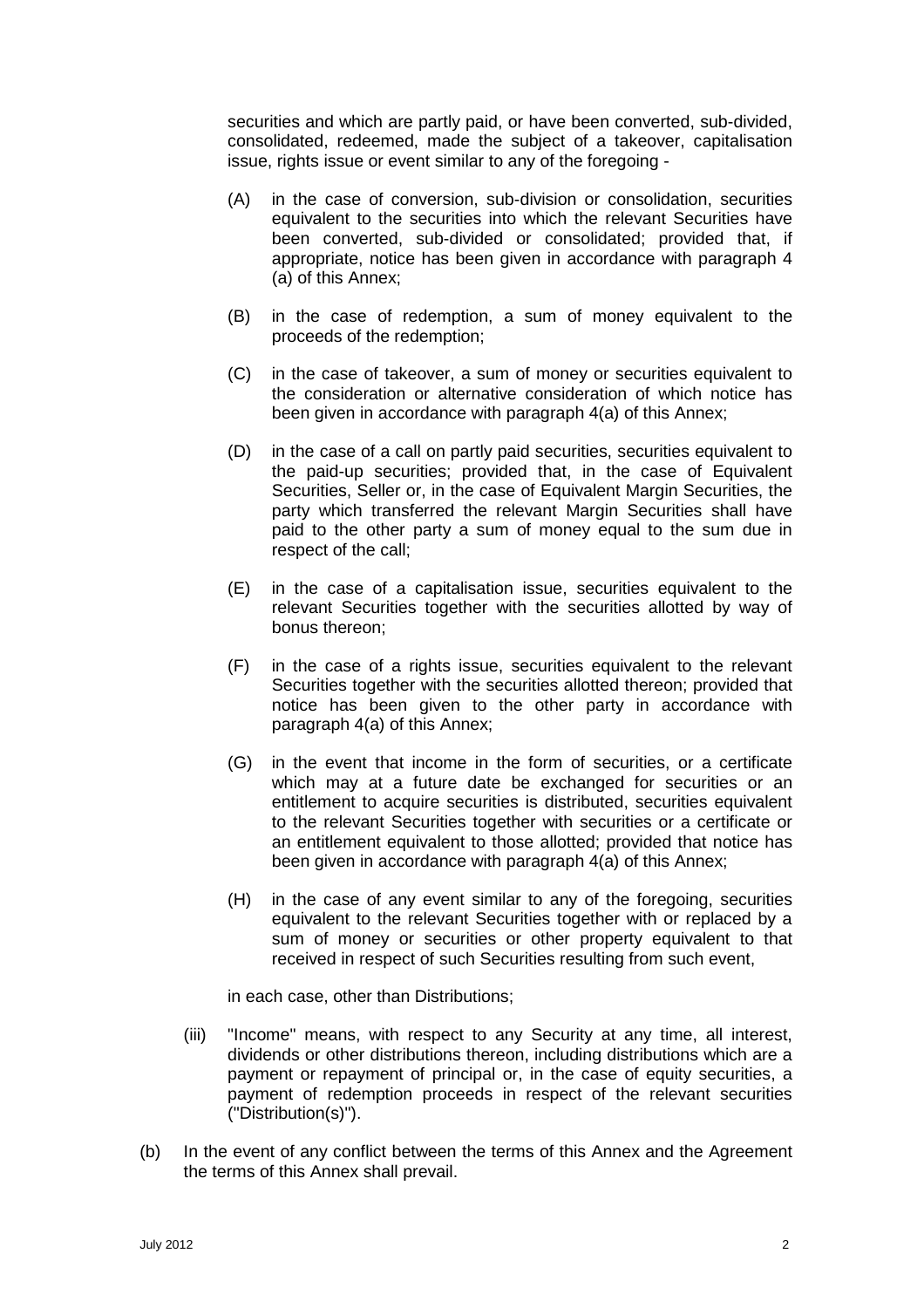#### **3. Income Payments**

- (a) Subject as otherwise provided in this Annex or as otherwise agreed between the parties, where the Income paid or distributed by the issuer of Purchased Securities or Margin Securities is not in the form of money but is in the form of other property, the obligation of a party under paragraph 5 of the Agreement to pay to the other party an amount equal to the amount paid by the issuer shall be construed as an obligation to transfer property equivalent to that distributed by the issuer.
- (b) The existing paragraph 5 of the Agreement shall be replaced by the following -

#### **"5. Income Payments**

- (a) Unless otherwise agreed
	- (i) where: (x) the Term of a particular Transaction extends over an Income Payment Date in respect of any Securities subject to that Transaction which are not equities; or (y) an Income Payment Date in respect of any such Securities which are not equities occurs after the Repurchase Date but before Equivalent Securities have been delivered to the Seller or, if earlier, the occurrence of an Early Termination Date or the termination of the Transaction under paragraph 10(i) of the Agreement, then Buyer shall on the date such Income is paid by the issuer transfer to or credit to the account of Seller an amount equal to (and in the same currency as) the amount paid by the issuer;
	- (ii) where Margin Securities which are not equities are transferred from one party ("the first party") to the other party ("the second party") and an Income Payment Date in respect of such Securities occurs before Equivalent Margin Securities are transferred or a Cash Equivalent Amount is paid by the second party to the first party, the second party shall on the date such Income is paid by the issuer transfer to or credit to the account of the first party an amount equal to (and in the same currency as) the amount paid by the issuer,

and for the avoidance of doubt references in this sub-paragraph to the amount of Income paid by the issuer of any Securities shall be to an amount paid without any withholding or deduction for or on account of taxes or duties notwithstanding that a payment of such Income made in certain circumstances may be subject to a withholding or deduction.

(b) (i) Unless otherwise agreed, where the Purchased Securities the subject of a Transaction consist of or include equities in respect of which an Income Payment Date would, but for this provision, occur during the Term of such Transaction, Seller shall seek to effect a substitution of such equities in accordance with paragraph 8(a) before the Notice Date referred to in sub-paragraph (b)(iii), but if such a substitution has not been effected by that date then Termination of such Transaction shall, provided that Seller has notified Buyer of such Termination in accordance with subparagraph (b)(iii), occur on, and, accordingly, the Repurchase Date of such Transaction shall fall on, the Business Day immediately preceding such Income Payment Date.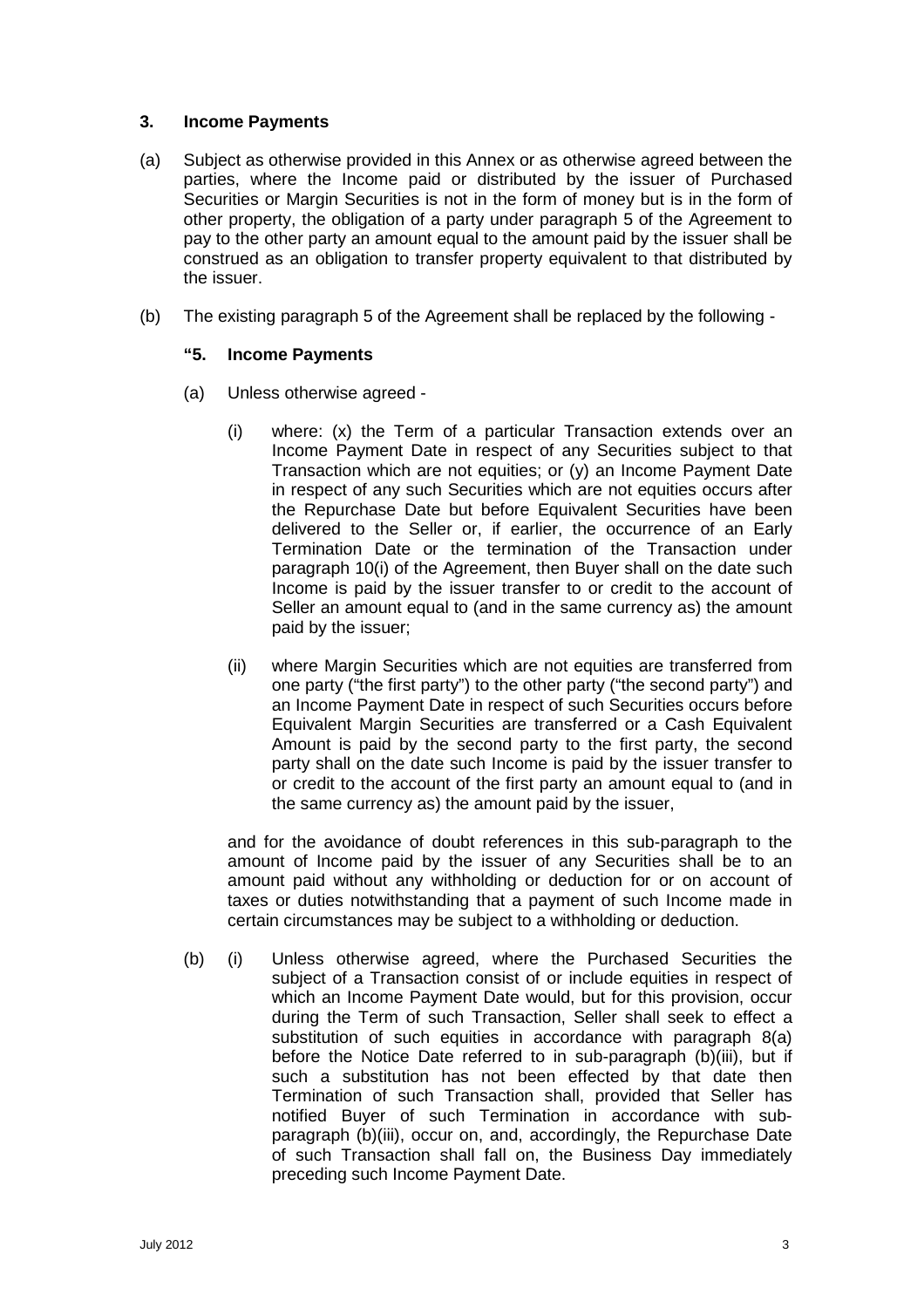- (ii) Unless otherwise agreed and except to the extent that Equivalent Margin Securities in respect of the relevant Margin Securities have already been transferred or a Cash Equivalent Amount has already been paid, where one party (the "transferor") has transferred Margin Securities which are equities to the other (the "transferee") then, on the Business Day preceding the next Income Payment Date in respect of such Margin Securities, the transferee shall transfer to the transferor Equivalent Margin Securities in respect of such Margin Securities in exchange for new Margin Securities as if such transfers were made pursuant to a request under paragraph 8(d) to which the transferee had agreed; provided that (aa) the transferor has given notice to the transferee in accordance with sub-paragraph (b)(iii) of the application of this sub-paragraph (b)(ii) and (bb) the transferor has provided reasonable details to the transferee of the Margin Securities in question, the relevant Income Payment Date and the new Margin Securities to be exchanged for such Equivalent Margin Securities and the transferee has indicated to the transferor that such new Margin Securities are acceptable to it.
- (iii) Any notice given pursuant to sub-paragraphs  $(b)(i)$  or  $(b)(ii)$  above shall not be valid unless given so as to be effective, at the latest, one hour before the close of business on the last Business Day (the "*Notice Date*") on which the recipient would customarily be required to initiate settlement of the securities to be transferred by it pursuant to such notice in order for settlement to take place on the Business Day immediately preceding the relevant Income Payment Date.
- (iv) Nothing in this sub-paragraph (b) shall prejudice any entitlement of either party to terminate a Transaction in any other manner permitted by the Agreement.
- (c) Unless otherwise agreed between the parties, where (notwithstanding, and without prejudice to, sub-paragraph (b) above) Equivalent Securities in respect of Purchased Securities which are equities or, as the case may be, Equivalent Margin Securities or a Cash Equivalent Amount in respect of Margin Securities which are equities have not been transferred, or paid, as the case may be, by Buyer to Seller or the transferee to the transferor prior to an Income Payment Date in respect of such Securities, then subparagraph (a) above shall not apply (if it otherwise would) in respect of such Securities, and the Buyer shall or, as the case may be, the transferee shall, on the date Income is paid by the issuer of those Securities, transfer to or credit to the account of Seller or, as the case may be, the transferor -
	- (i) an amount equal to (and in the same currency as) so much of such Income attributable to such Securities as Buyer or the transferee is (if it is the holder of such Securities on such Income Payment Date) or would have been (if it had been the holder of such Securities on such Income Payment Date) paid in cash by the issuer to the holder; and
	- (ii) an amount equal to such amount, if any, in respect of tax or tax benefit as Buyer or the transferee is (if it is the holder of such Securities on such Income Payment Date) or would have been (if it had been the holder of such Securities on such Income Payment Date) entitled to claim or recover in cash from the issuer's jurisdiction in respect of such Income payment;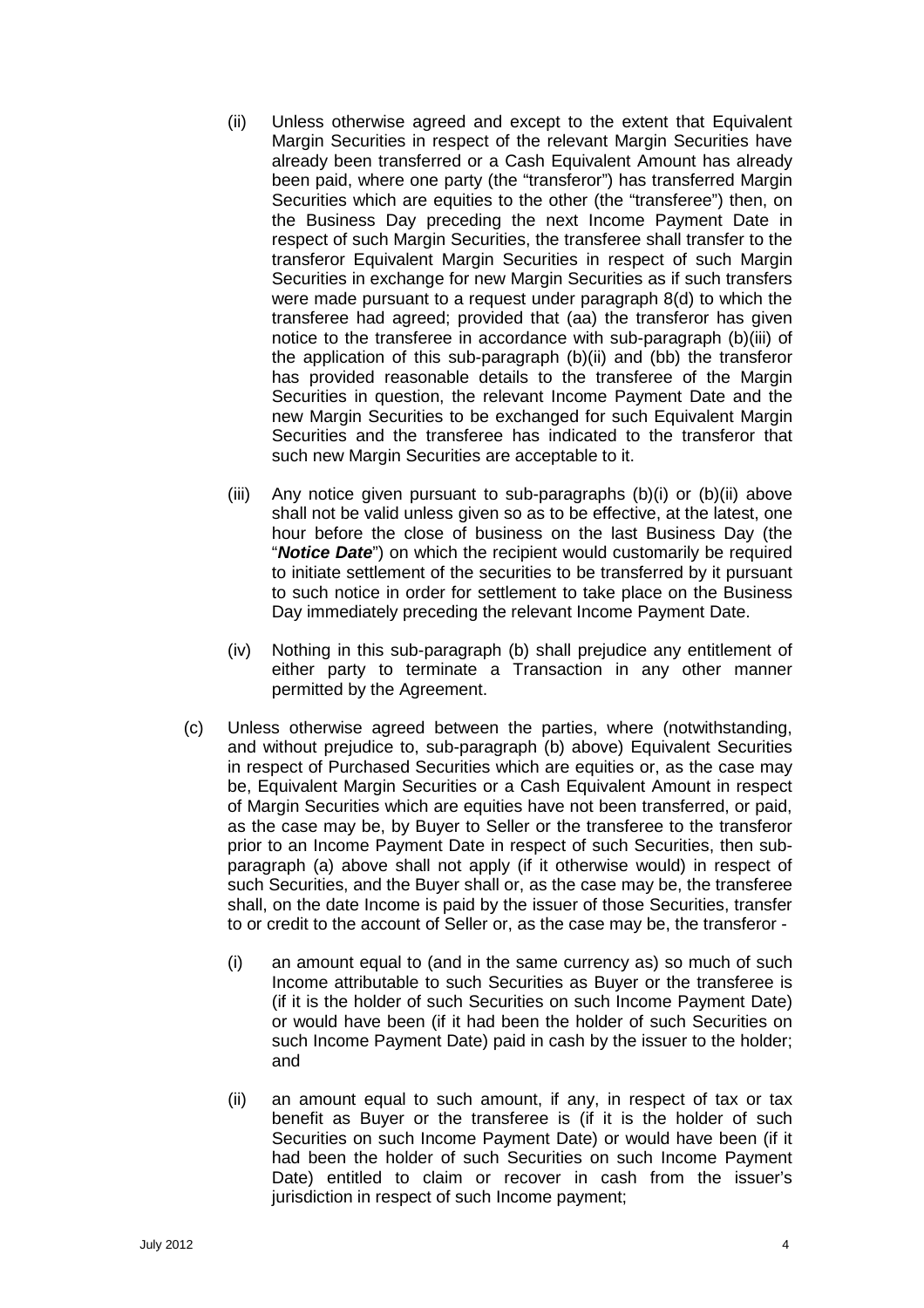provided that, unless otherwise agreed between the parties:

- (x) if Buyer or, as the case may be, the transferee has failed to make reasonable efforts to transfer the relevant Equivalent Securities or Equivalent Margin Securities prior to such Income Payment Date in circumstances where the proviso to sub-paragraph (b)(i) above or, as the case may be, sub-paragraph (b)(ii) has been satisfied; or
- (y) where an Income Payment Date occurs after the Repurchase Date but before Equivalent Securities have been delivered to the Seller or, if earlier, the occurrence of an Early Termination Date or the termination of the Transaction under paragraph 10(i) of the Agreement,

then, instead of transferring or crediting the amount referred to in sub paragraphs (i) and (ii) of this sub-paragraph (c), Buyer or, as the case may be, the transferee shall indemnify Seller or, as the case may be, the transferor in respect of any cost, loss (including for the avoidance of doubt the amount of Income that would have been paid to Seller or, as the case may be, the transferor if it had been the holder of such Securities on such Income Payment Date) or damage (excluding, for the avoidance of doubt, any consequential loss or damage) suffered by such person which it would not have suffered had the relevant Equivalent Securities or Equivalent Margin Securities been transferred prior to such Income Payment Date.

(d) Where Buyer or, as the case may be, the transferee is required by law to make any transfer or credit pursuant to sub-paragraph  $(c)(i)$  or  $(ii)^1$  $(ii)^1$  above subject to withholding or deduction of taxes or duties, and as a result would, but for this sub-paragraph, be required to pay additional amounts under paragraph 6(b) of the Agreement, unless otherwise agreed between the parties, it shall only be obliged to pay such additional amounts to the extent that it could, in the relevant circumstances, have avoided, satisfied or off-set the relevant obligation to withhold or deduct (or to account for the tax withheld or deducted) by utilising any available tax credit in respect of the relevant Securities (or transactions relating to them)."

#### **4. Corporate actions and voting**

(a) In relation to Purchased Securities or Margin Securities which are equities (and in respect of which Equivalent Securities or, as the case may be, Equivalent Margin Securities have not been transferred or a Cash Equivalent Amount paid) Buyer, in the case of Purchased Securities, or the transferee, in the case of Margin Securities, shall notify the other party, within a reasonable time after the date on which a holder of such Securities would in the normal course have received such notice from the issuer, of any notice issued by the issuer of such Securities to the holders of such Securities relating to any proposed conversion, sub-division, consolidation, takeover, pre-emption, option or other similar right or event affecting such Securities or of any Income payment declared in respect of such Securities. Whether or not such notice is received from the first party, the other party may -

<span id="page-4-0"></span>Note: this is intended to make clear that the disapplication of the gross-up provision does not apply where the buyer/transferee has failed to co-operate with the seller/transferor - in these circumstances there is no transfer under (c)(i) or (ii) and the indemnity in (c) applies.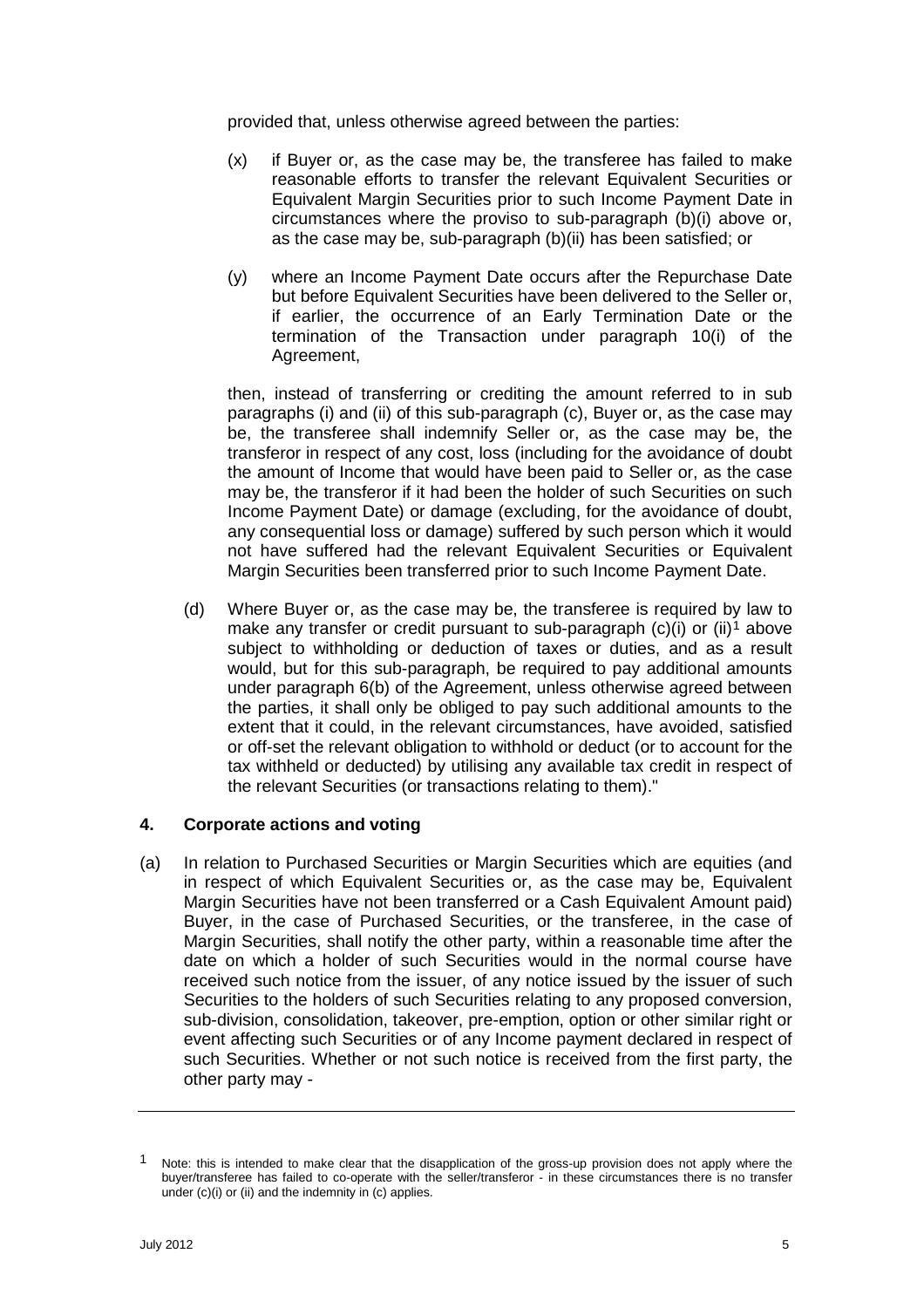- (i) where the relevant Securities are Purchased Securities, cause the Transaction to be terminated in accordance with paragraphs 3(d), (e) and (f) of the Agreement as if the Transaction were an on demand Transaction or, where the relevant Securities are Margin Securities, request that Equivalent Margin Securities be transferred in respect of such Securities to paragraph 8(d) of the Agreement; and/or (as appropriate);
- (ii) within a reasonable time before the latest time for the exercise of the right or option give written notice to the first party that on redelivery of Equivalent Securities or Equivalent Margin Securities, as the case may be, it wishes to receive Equivalent Securities or Equivalent Margin Securities in such form as will arise if the right is exercised or, in the case of a right which may be exercised in more than one manner, is exercised as is specified in such written notice; provided that if any sum is required to be paid by a holder of the securities to the issuer or any other person in order to exercise such rights, the other party shall pay to the first party an amount equal to such sum.
- (b) Where any voting rights fall to be exercised in relation to any Purchased Securities or Margin Securities which are equities and in respect of which Equivalent Securities or, as the case may be, Equivalent Margin Securities have not been transferred or a Cash Equivalent Amount has not been paid, neither Buyer, in the case of Purchased Securities, nor the transferee, in the case of Margin Securities, shall have any obligation to arrange for voting rights of that kind to be exercised in accordance with the instructions of the other party in relation to such Purchased Securities or Margin Securities, unless otherwise agreed between the parties.

# **5. Transfer**

- (a) Seller shall promptly pay and account for any transfer or similar duties or taxes chargeable in connection with the transfer of Purchased Securities which are equities and any Equivalent Securities in respect thereof and shall reimburse to Buyer the amount of any liability incurred by it as a result of Seller's failure to do so.
- (b) Where Margin Securities which are equities are transferred by one party to the other, the transferor (the first party) shall promptly pay and account for any transfer or similar duties or taxes chargeable in connection with such transfer as well as in connection with any subsequent transfer by the transferee (the second party) of Equivalent Margin Securities in respect thereof to the first party and shall reimburse to the second party the amount of any liability incurred by the second party as a result of the first party's failure to do so.
- (c) In relation to Transactions to which this Annex applies and unless otherwise agreed, where any Purchased Securities, Equivalent Securities, Margin Securities or Equivalent Margin Securities are transferred through a settlement system which automatically generates a mandatory payment or delivery, or a mandatory obligation to pay or deliver, against the transfer of such Securities, then -
	- (i) such automatically generated payment, delivery or obligation shall be treated as a payment or delivery by the transferee to the transferor, and except to the extent that it is applied to discharge an obligation of the transferee to effect a payment or delivery, such payment or delivery, or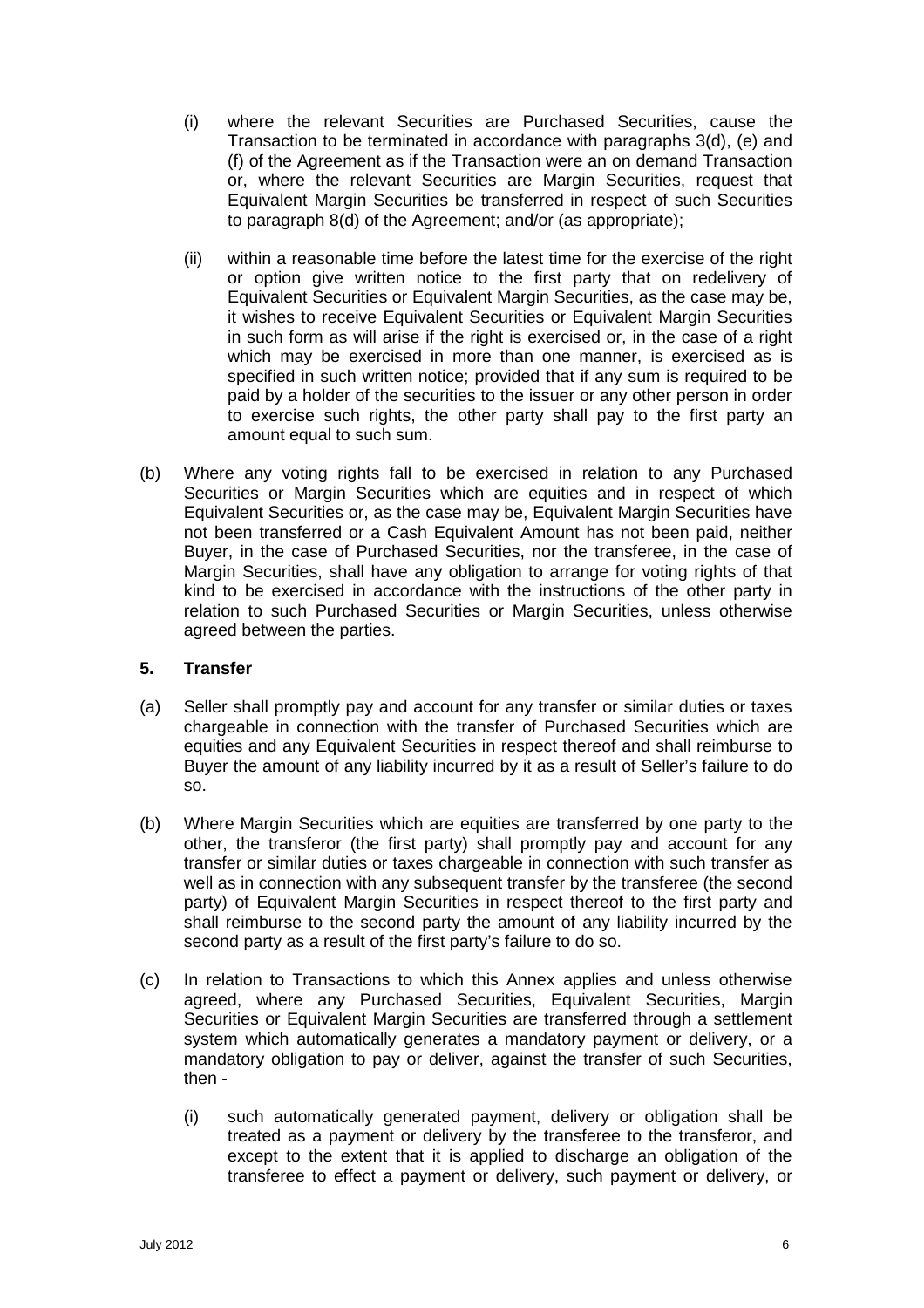obligation to pay or deliver, shall be deemed to be a Margin Transfer made by the transferee; and

(ii) unless the parties shall have agreed otherwise, the party receiving such Margin Transfer shall cause to be made to the other party for value the same day either, where such Margin Transfer is a payment, an irrevocable payment in the amount of such Margin Transfer or, where such Margin Transfer is a delivery, an irrevocable delivery of Securities (or other property, as the case may be) equivalent thereto.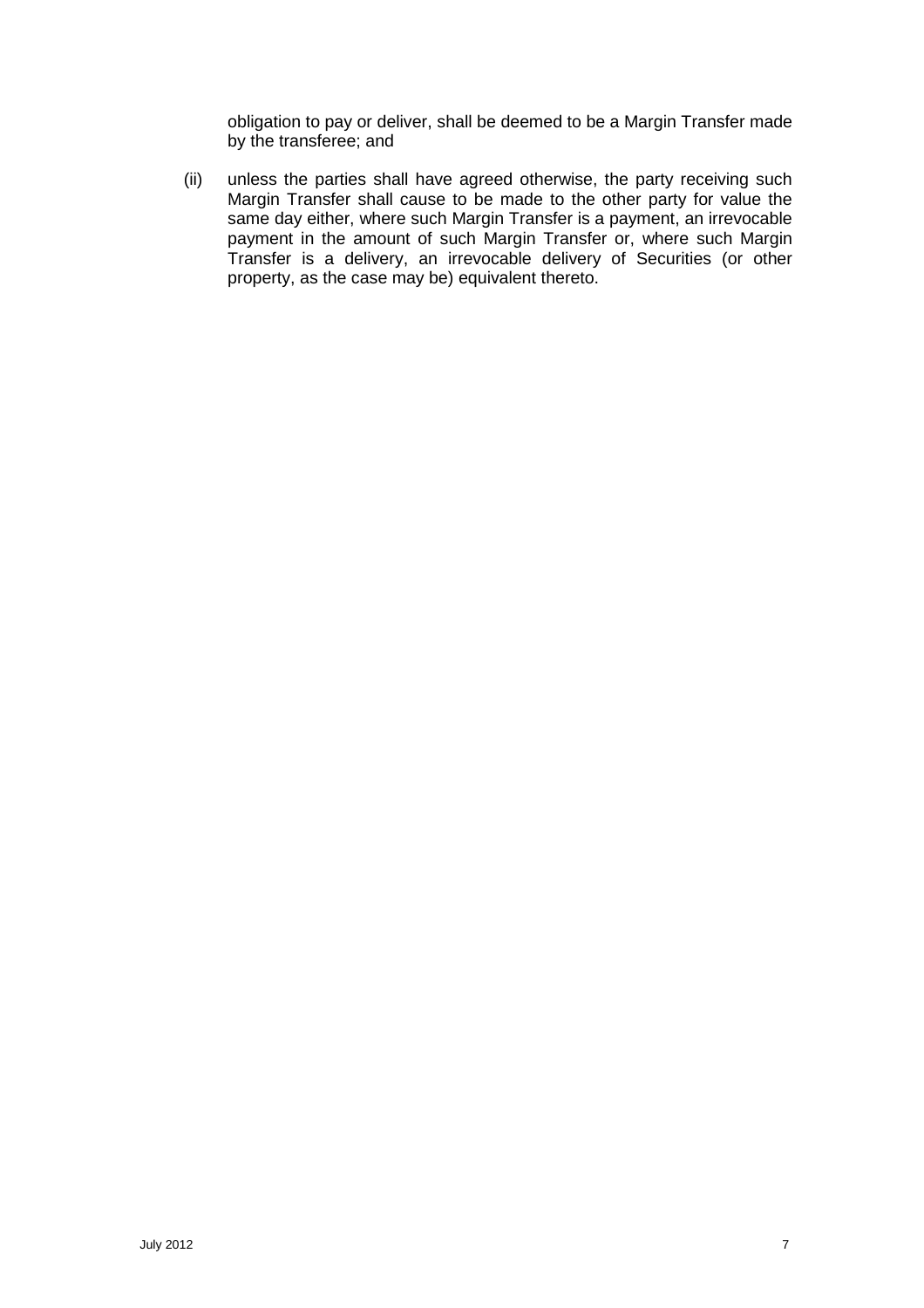# **GLOBAL MASTER REPURCHASE AGREEMENT (2011 VERSION)**

#### **Guidance notes to the Equities Annex**

These guidance notes -

- are designed to provide users of the Equities Annex with information on its content;
- do not form part of the Equities Annex or the Agreement; and
- summarise certain, but not all, of the provisions of the Equities Annex.

# **Introduction**

1.1 The text of the Agreement was produced primarily with debt securities, and particularly government debt securities, in mind. Its use with other securities often necessitates additional provisions. This is the case with equities (hence the specific exclusion of equities from the Agreement).

1.2 The Equities Annex contains additional provisions for inclusion where either the Purchased Securities or Margin Securities are equities. The Equities Annex is designed to document Transactions which involve transfers of cash against transfers of "general collateral" which include equities or transfers of equities as Margin Securities. Users of the Equities Annex should, however, always satisfy themselves that these provisions are adequate and appropriate in the context of the particular transactions they propose to enter into and the particular securities which they propose to use.

- 1.3 The provisions of the Equities Annex contemplate:
- additional events which may affect equity securities during the life of a transaction;
- the payment of income on securities otherwise than in cash;
- a methodology for dealing with the tax issues relating to manufactured dividends which may arise in respect of equities;
- voting rights;
- transfer taxes;
- arrangements that may apply to settlements of equities.

# **Equities and Equivalent Securities**

2.1 Paragraph 2 of the Equities Annex contains three important definitions, namely, of the terms "equities", "Equivalent Margin Securities" and "Equivalent Securities".

2.2 Users of the Equities Annex should ensure that the types of equity securities with which they propose to deal fall within the definition of equities.

2.3 The definitions of Equivalent Securities and Equivalent Margin Securities anticipate the possibility of corporate events and other similar events affecting the equities involved. Examples are conversions, takeovers and rights issues. These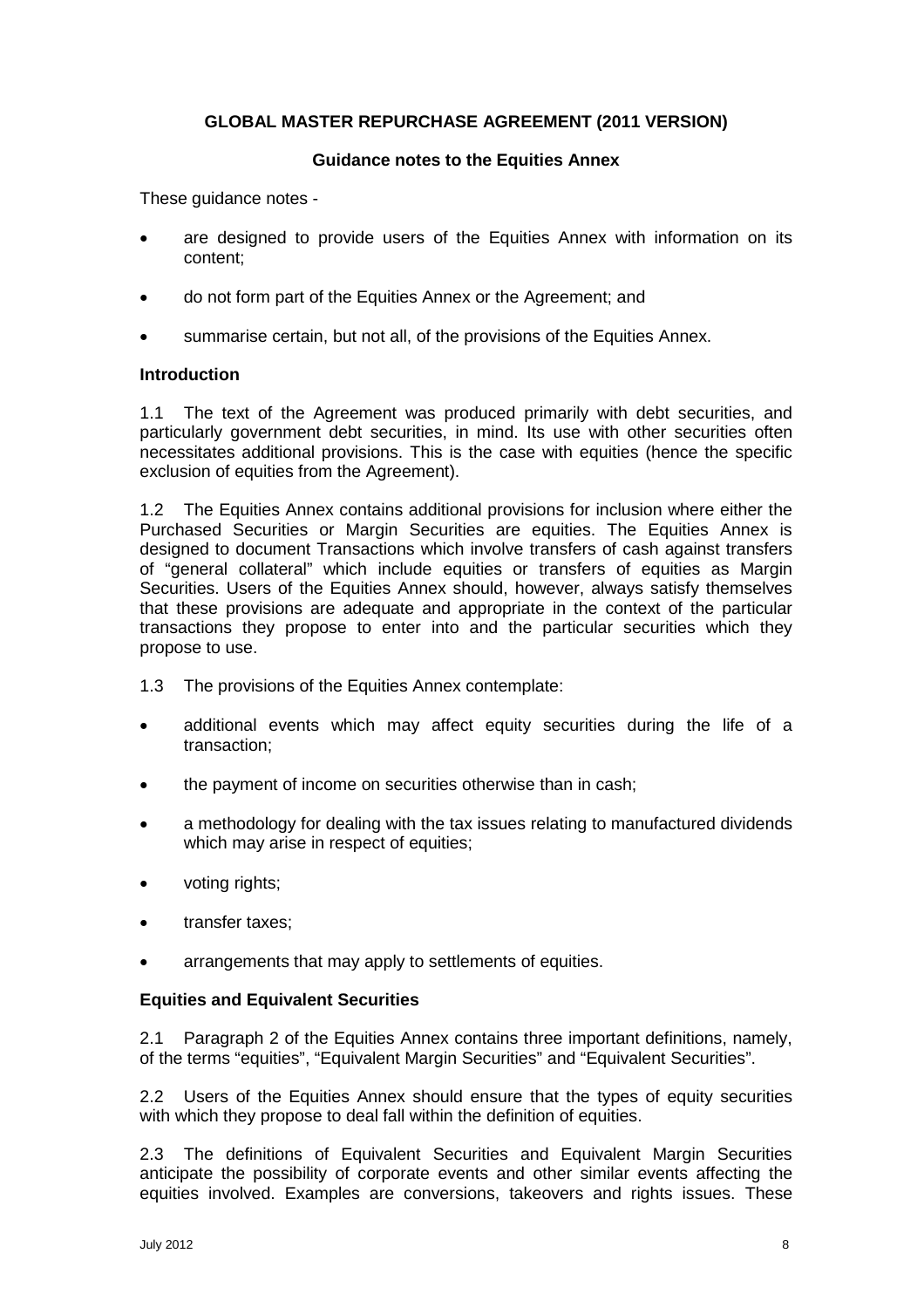definitions are based on the corresponding definitions contained in the standard securities lending documentation issued by the International Securities Lenders Association (ISLA).

2.4 Many corporate or other events effect some change to the securities concerned (e.g. a conversion). In many cases the securities will have been substituted before the corporate or other event occurs, but if they have not been then the question that arises is what equivalent securities should be returned. These definitions answer that question. They also address the situation where the event involves a choice being made or a payment being made.

# **Taxation**

3.1 Paragraph 3 of the Equities Annex substitutes a new and expanded paragraph 5 of the Agreement, designed particularly to deal with the position in relation to payments of Income if a repo of equities spans an Income Payment Date or an Income Payment Date arises whilst equities have been transferred as Margin Securities.

# *Non-Equities*

3.2 The new and expanded paragraph 5 deals with payments of Income in a special manner described below. However, new sub-paragraph 5(a) is identical to the existing paragraph 5 of the Agreement except for the introduction of the words "which are not equities" in each of sub-paragraphs (i) and (ii). The reason for including this subparagraph in the Equities Annex is that it will not necessarily be the case, where this Annex is used, that all the securities that are involved are equities needing to be dealt with under special rules. For example, there could be a case where the securities that are repoed are equities but Margin Securities are debt securities, which may include net paying debt securities in respect of which the parties have agreed that paragraph 1(b) of Annex I (Net Paying Securities) shall apply. In such a case paragraph 5(a) will have the effect of making it clear that, in the absence of any agreement to the contrary, any manufactured payments falling to be made in respect of the debt securities are to be made on a gross basis as is the normal rule under the Agreement.

# *Equities*

3.3 The general rule established by sub-paragraph 5(b) is that unless otherwise agreed, equity securities will be recalled prior to a dividend date, ideally by way of an agreed substitution.

3.4 *What is payable if an Income Payment occurs?* The background to the inclusion of this general rule can best be understood by first considering sub-paragraph 5(c). The underlying approach of the Equities Annex is that if an Income Payment Date occurs while securities are out on repo, the cash provider in an equity repo (the Buyer) should not normally have to pay over more than the amount receivable by him in respect of a payment of Income on the equities. In particular, in normal circumstances, the Buyer should not have to pay over a full gross amount to the Seller if in fact the amount receivable by the Buyer is net of withholding tax.

3.5 Accordingly, the drafting approach of sub-paragraph 5(c) is as follows. It stipulates as the normal rule that, where equities are out on repo over an Income Payment Date, the amount of the manufactured payment payable by the Buyer is the amount of cash received by him (net of any withholding tax deducted at source), plus any amount which the Buyer is entitled to recover from the source jurisdiction of the equities in respect of tax. If the Buyer has disposed of the equities at the relevant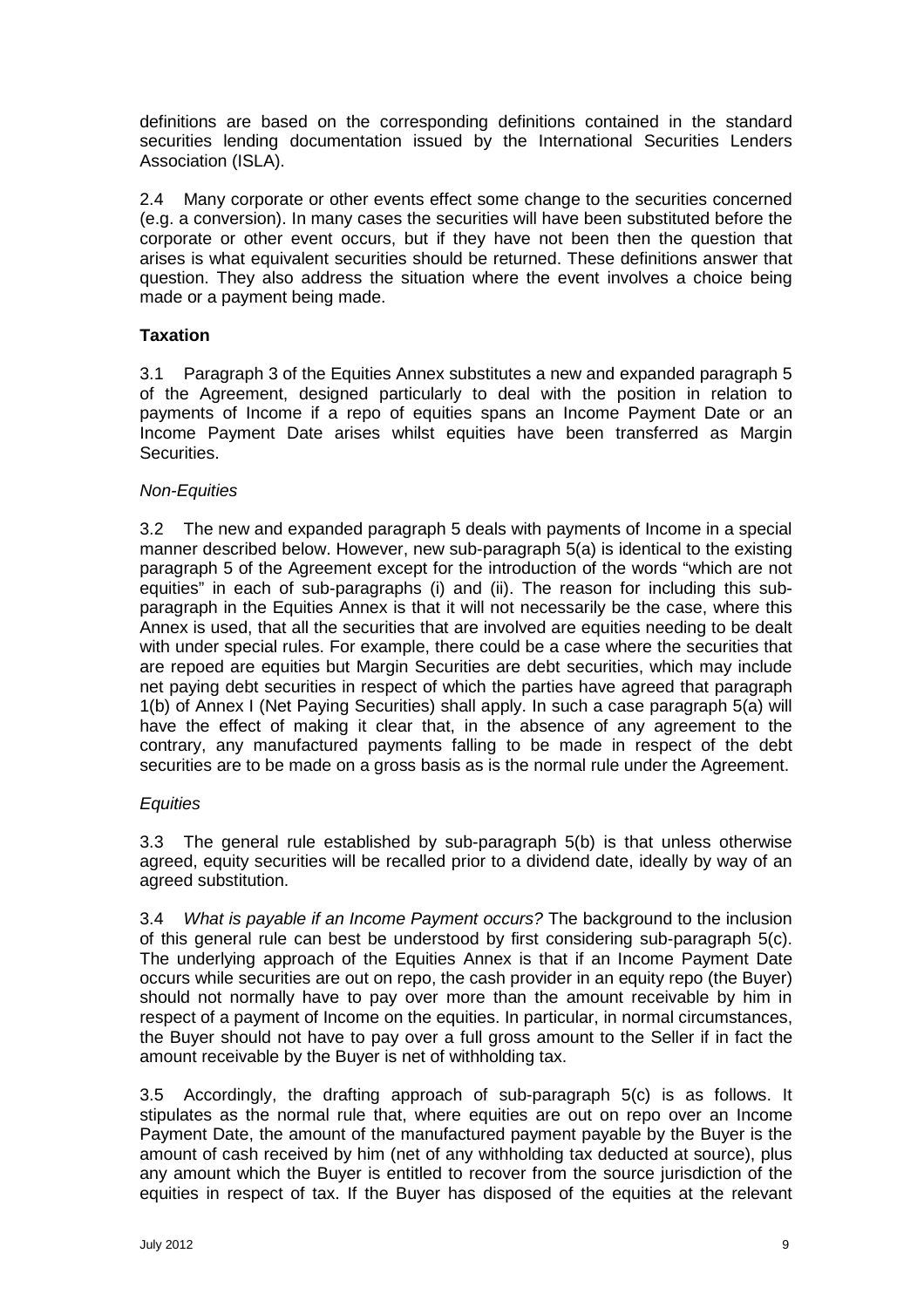Income Payment Date, the paragraph 5 payment is calculated by reference to the amount that would have been obtained if the Buyer had retained them.

3.6 No amount is payable under paragraph 5(c) in respect of irrecoverable withholding tax suffered in the jurisdiction of issue, nor by reference to any tax credit benefit which the Buyer might be accorded by the authorities in its own jurisdiction.

3.7 *The preferred solution:* Given that background, a Seller is likely to prefer to take back securities over an Income Payment Date, for example where the amount which the Seller itself would receive if it held the equities at the Income Payment Date would exceed the amount which the Buyer would have to hand over to the Seller under the normal rule in paragraph 5(c) as outlined above.

3.8 Accordingly, paragraph 5(b) provides that, unless otherwise agreed, a Seller will seek to effect a substitution of equities which would otherwise still be out on repo over an Income Payment Date. As with any substitution, this will require the Buyer's agreement to it. If no substitution has been effected, the relevant Transaction will terminate before the Income Payment Date. It is recognised that a Seller should be responsible for monitoring the dividend payment dates relating to equities which he has transferred by way of repo. Accordingly, such a termination before an Income Payment Date will only occur if the Seller has given the Buyer notice under paragraph 5(b)(iii) of the impending Income Payment Date and requested the retransfer of the equities.

3.9 If the Seller has given such a notice to the Buyer, but the Buyer has failed to make reasonable attempts to transfer equivalent equities to the Seller before the Income Payment Date, the proviso to paragraph 5(c) requires the Buyer to indemnify the Seller against loss caused by the failure to transfer. The Buyer is also required to indemnify the Seller against losses arising where an Income Payment Date occurs after the Repurchase Date but before equivalent equities have been delivered to the Seller or, if earlier, the occurrence of an Early Termination Date or the termination of the relevant Transaction under paragraph 10(i) of the Agreement.

3.10 *Margin Securities:* Equivalent provisions to those discussed above apply in the case of Margin Securities which are equities. In particular, paragraph 5(b)(ii) will provide for the transfer of Equivalent Margin Securities to the transferor if the transferor has given a notice to the transferee under paragraph 5(b)(iii) and provided the transferee with appropriate additional information. In such circumstances, in addition, the transferee will need to agree to the substitution request.

3.11 *Inter-relationship with normal gross-up clause:* Paragraph 5(d) is designed to govern the relationship between the normal gross-up clause in the Agreement (paragraph 6(b)) and the position as described above. The effect of paragraph 5(d) is as follows. The Buyer will not, if it has to account for any tax when making a payment in respect of equities pursuant to paragraph 5(c), normally be required to pay an additional amount by way of gross-up under paragraph 6(b) if some withholding is required on making the payment to the Seller. This is consistent with the view that generally, the Buyer's position should, as cash provider, be protected under an agreement to repo equities. An exception is made in a circumstance where, in relation to the Income payment on the equities in question, the Buyer can obtain a tax credit which means that the withholding or deduction does not amount to a true cost for the Buyer. In such a circumstance, the gross-up clause is reinstated.

3.12 *Contrary Agreement:* It should be noted that these provisions of the Equities Annex are expressly subject to any contrary agreement the parties may reach as to the matters in question.